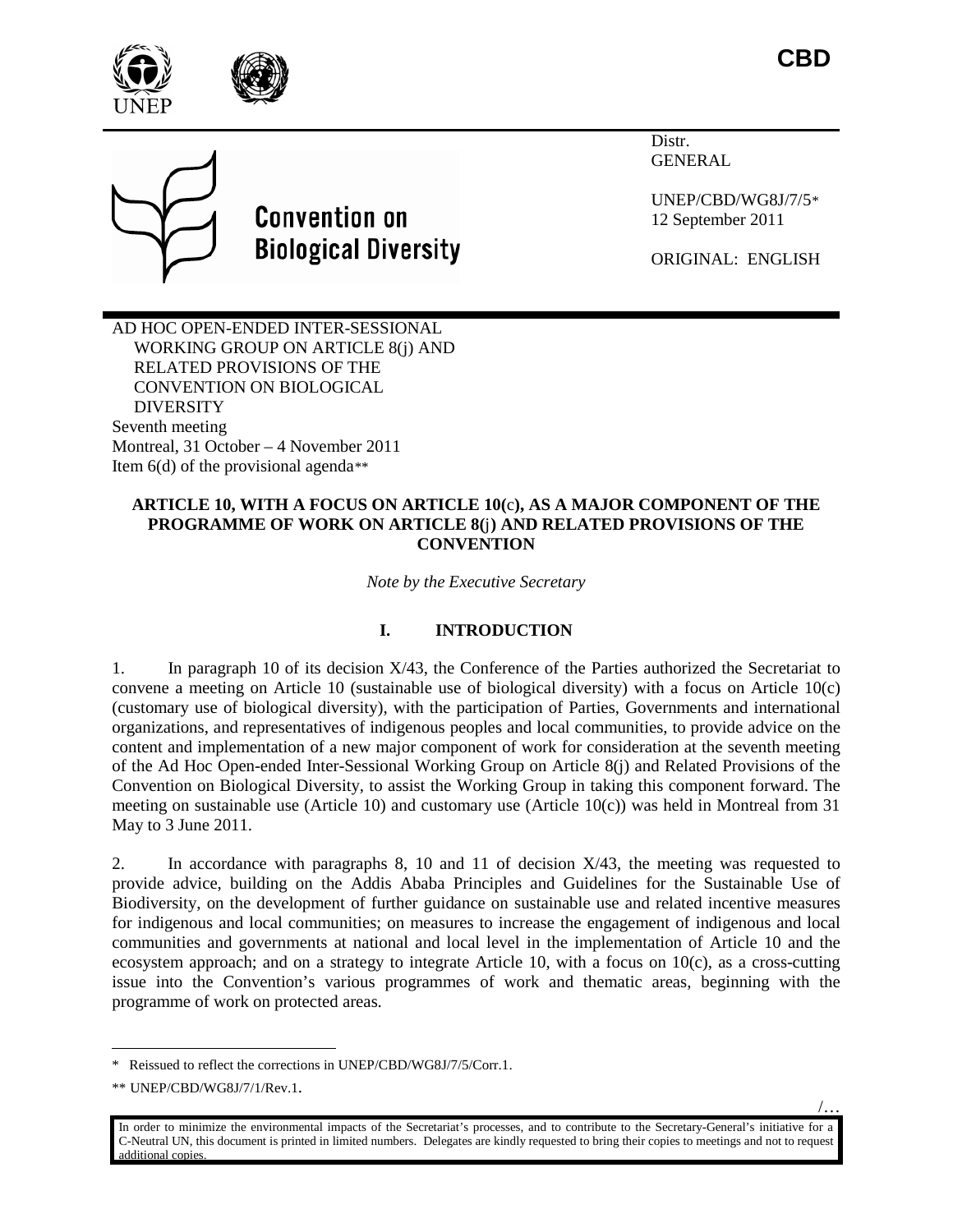3. Given the significance of this proposed major new component of the programme of work on Article 8(j) and related provisions, the full report of the meeting on Article 10(c) is being circulated as an addendum to the present note (UNEP/CBD/WG8J/7/5/Add.1). Annex I of the report contains advice and recommendations arising from the meeting. Draft recommendations for the consideration of the Working Group are contained in section II below.

# **II. RECOMMENDATIONS FOR THE CONSIDERATION OF THE WORKING GROUP**

The Ad Hoc Open-ended Inter-Sessional Working Group on Article 8(j) and Related Provisions may wish to recommend that the Conference of the Parties at its eleventh meeting adopt the following draft decision:

*The Conference of the Parties,*

*Recognizing* that sustainable use is the second pillar of the Convention and that this concept is rooted in customary sustainable use;

*Also recognizing* that Articles 8(j) and 10(c) are interconnected and mutually reinforcing;

*Further recognizing* that the implementation of sustainable use, including customary sustainable use, is crucial in achieving the Aichi Biodiversity Targets and the Strategic Plan for Biodiversity 2011- 2020;

1*. Takes note with appreciation* of the report of the meeting on Article 10 with a focus on  $10(c)$  $10(c)$ <sup>1</sup> as useful practical guidance and advice concerning the development of a major component of work focussed on Article 10(c) on customary sustainable use;

2. *Decides* to use the advice in the annex to the present decision as useful guidance for this new major component of work, as prioritized tasks of the programme of work are advanced or completed;

3. *Further decides* to establish this component of work as a new element in the programme of work for Article 8(j) and related provisions, on **sustainable use with a focus on customary sustainable use**;

4*. Also decides* to establish three sub-elements, with initial tasks as they appear below:

## *A. Guidance on sustainable use and related incentive measures for indigenous and local communities*

#### *Customary sustainable use and diverse local economies*

*Task 1.* The Ad Hoc Open-ended Inter-Sessional Working Group on Article 8(j) and Related Provisions of the Convention on Biological Diversity to develop guidelines to promote and encourage community-based resource management.

*Task 2.* Parties to incorporate customary sustainable use practices, as appropriate, into national biodiversity strategies and action plans, as a strategic way to maintain socio-ecological values and to achieve human well-being and to report on this through the national reports.

<span id="page-1-0"></span><sup>&</sup>lt;sup>1</sup> UNEP/CBD/WG8J/7/INF/5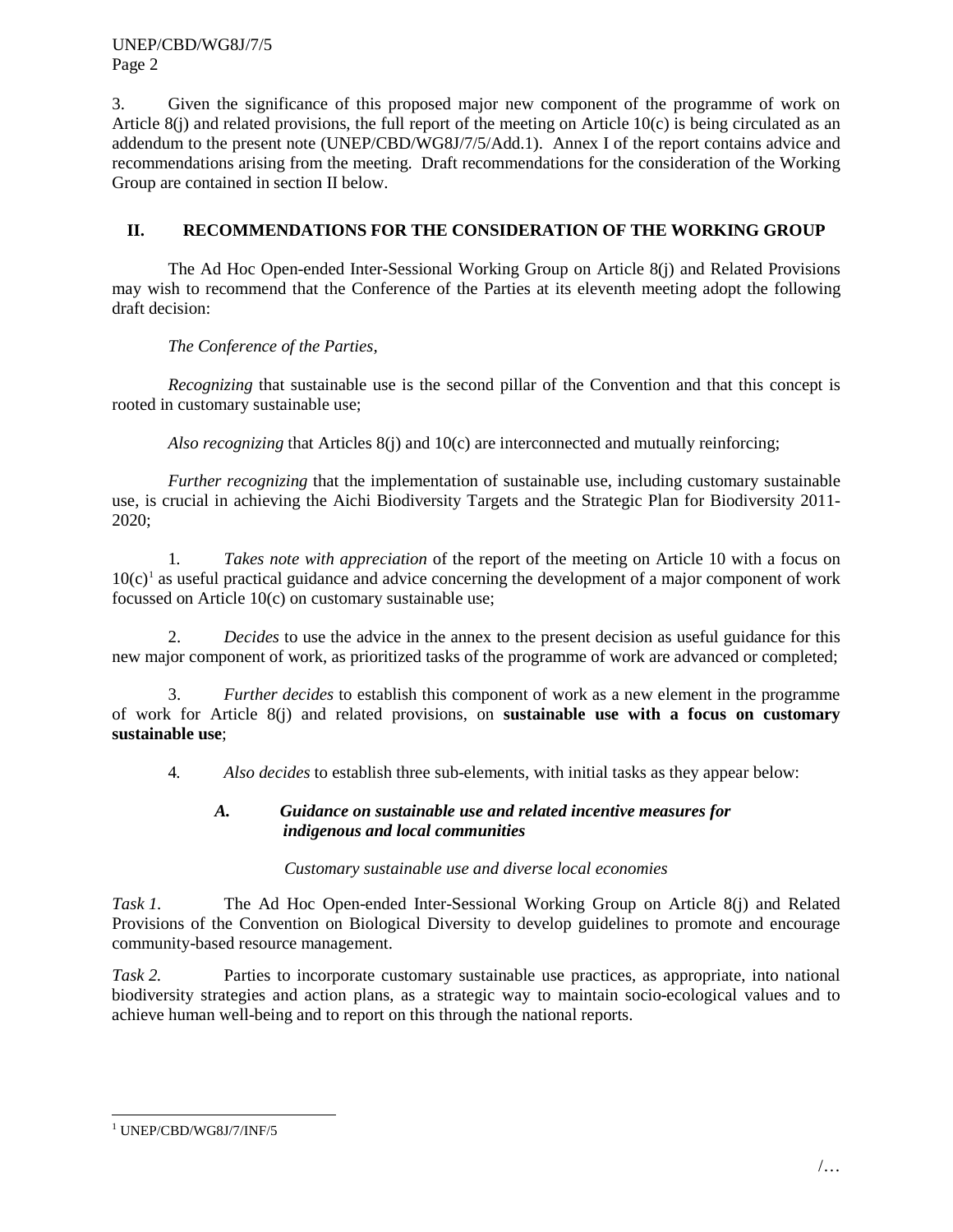### *Legislation and land and resource rights*

With the full and effective participation and free, prior and informed consent of indigenous peoples and local communities,

*Task 3.* The Working Group to develop guidelines for national and sub-national legislation to respect, recognize and promote customary sustainable use and traditional knowledge, consistent with indigenous peoples' and local communities' customary laws, and procedures.

*Task 4.* Parties to review national and sub-national laws and policies, with a view towards legal recognition of collective ownership and customary resource management and to report on development through the national reporting system.

## *Targeted support and funding*

*Task 5.* The Secretariat to provide advice on a regular basis including to the meetings of the Working Group, and through the Article 8(j) web-pages and in partnership with the Global Environment Facility, the United Nations Permanent Forum on Indigenous Issues, and relevant agencies and partners, concerning the availability of funding in support of the initiatives to advance the implementation of Article 10(c).

## *Opportunities and knowledge gaps for further exploration*

Task 6. The Working Group to explore with relevant agencies and partners, the nexus between customary use and sustainable use, and to develop guidance on economic opportunities for indigenous peoples and local communities such as geographic branding and other forms of creative intellectual property protection to promote unique products.

*Task 7.* The Working Group to develop advice and expand on the methods used to put value on biodiversity and ecosystem services so as to incorporate indigenous cultural and spiritual values with their free, prior and informed consent (FPIC).

## *B. Measures to increase the engagement of indigenous and local communities and governments at national and local level in the implementation of Article 10 and the ecosystem approach*

#### *Plan of Action, including toolbox*

*Task 8.* The Working Group to develop a Plan of Action, including gap analysis and toolbox, in collaboration with relevant agencies, and in particular the FAO instruments, and with the effective participation of indigenous peoples and local communities, for the promotion of customary sustainable use. The toolbox could include: regional approaches and subregional, concrete examples of success; educational curricula; non-monetary benefit sharing (technology transfer, capacity-building, value added); support/stimulation of local economies; customary sustainable use-specific guidelines complementary to the Addis Ababa Principles and Guidelines; rights of indigenous peoples and local communities (including fishers, farmers and other social sectors); relevant instruments of the Convention on Biological Diversity; main messages including how customary sustainable use can benefit people and ecosystems; transparency and financial accountability; explanation of customary sustainable use rights and obligations, and concrete instruments and mechanisms to include in national laws about involving indigenous peoples and local communities in the management and conservation of biological resources. The development of the toolbox should take advantage of the toolbox to be developed for sustainable use and farmers' rights arising from the decision of the Fourth Regular Session of the Governing Body of the International Treaty for Plant Genetic Resources for Agriculture.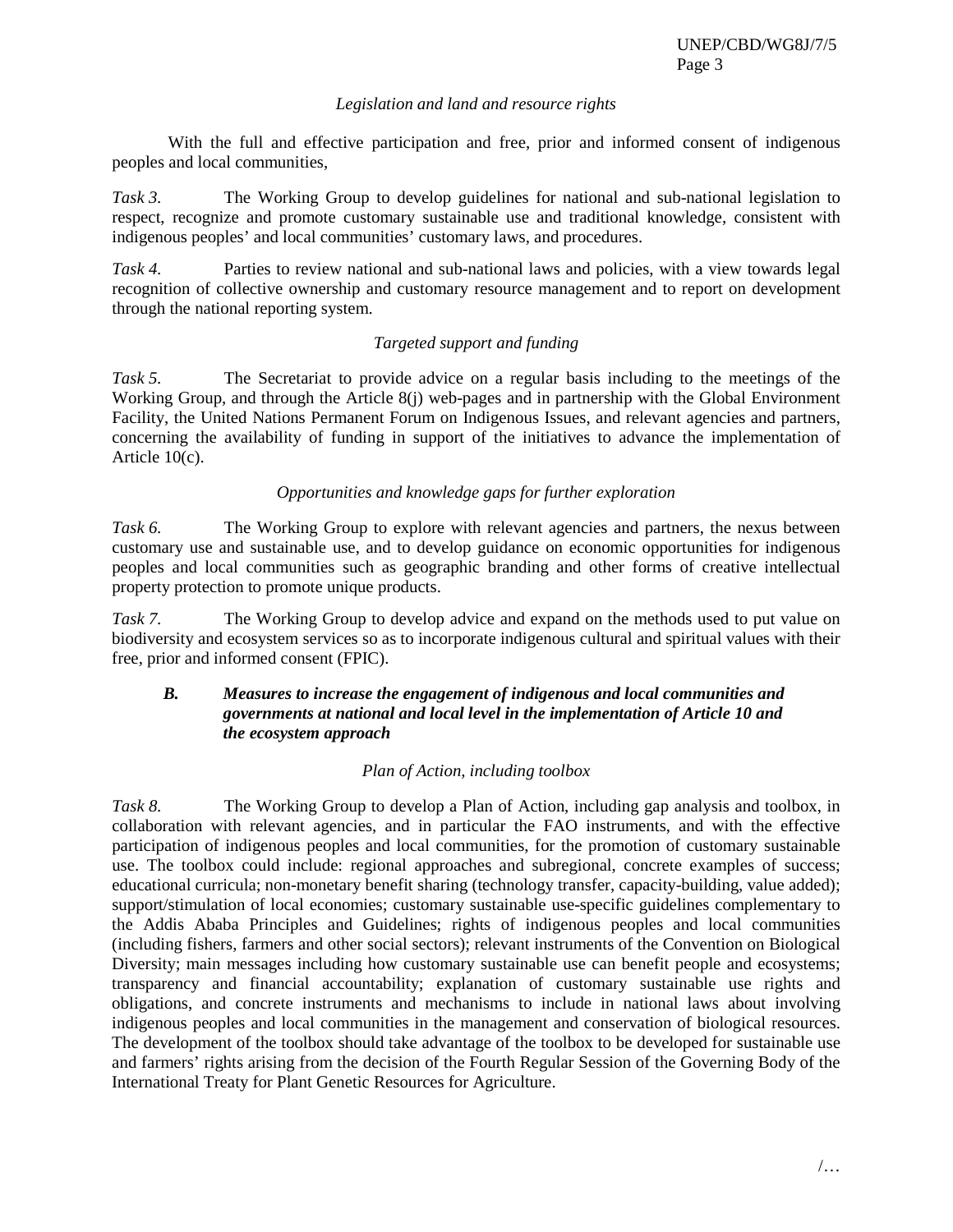#### *Education*

*Task 9.* The programme of work on communication, education and public awareness (CEPA) to develop biodiversity education, including issues of customary sustainable use, traditional knowledge and indigenous languages in the formal and informal education systems with the full and effective participation of indigenous peoples and local communities.

*Task 10.* The Working Group to cooperate with the United Nations Educational, Scientific and Cultural Organization (UNESCO) and other relevant organizations, to develop guidance to promote intergenerational transmission of traditional knowledge and indigenous languages relevant for customary sustainable use by indigenous peoples and local communities.

## *Monitoring and evaluation*

*Task 11.* Parties to put into place a monitoring system to analyse the relationship between customary sustainable use and ecosystem services and human well-being and sustainable development, with the full and effective participation of indigenous peoples and local communities and to report on such initiatives through the national reporting system;

### *C. Strategy to integrate Article 10, with a focus on 10(c), as a cross-cutting issue into the Convention's various programmes of work and thematic areas, beginning with the programme of work on protected areas*

*Task 12.* The Secretariat to identify opportunities to implement the Plan of Action for the promotion of customary sustainable use, including gap analysis and toolbox, in all of the Convention's various programmes of work and thematic areas beginning with protected areas.

*Task 13.* The Secretariat to develop information management mechanisms to facilitate the documentation of traditional knowledge and practices for customary sustainable use, with the effective participation and prior informed consent of indigenous peoples and local communities, that can be easily accessed by the various programmes of the Convention and national Governments, and address funding requirements.

*Task 14.* The programme of work on communication, education and public awareness (CEPA) to promote understanding and broad public awareness that the most biodiverse systems are formed in interaction with humans, and that traditional knowledge and customary sustainable use can contribute to and uphold biodiversity, landscapes and seascapes including in protected areas.

*Task 15.* The Working Group to develop further guidelines on protected areas legislation:

- (i) To ensure that the establishment of protected areas takes place with the full and effective participation of indigenous peoples and local communities and their free, prior and informed consent (FPIC);
- (ii) That promote innovative protected areas governance and management types, including Indigenous Community Conserved Areas (ICCAs);
- (iii) That encourage the application of traditional knowledge and customary sustainable use in protected areas;
- (iv) That ensure that the national multi-stakeholder committees for the implementation of the programme of work on protected areas (PAs) are established and include representatives of indigenous peoples and local communities and civil society organizations; and